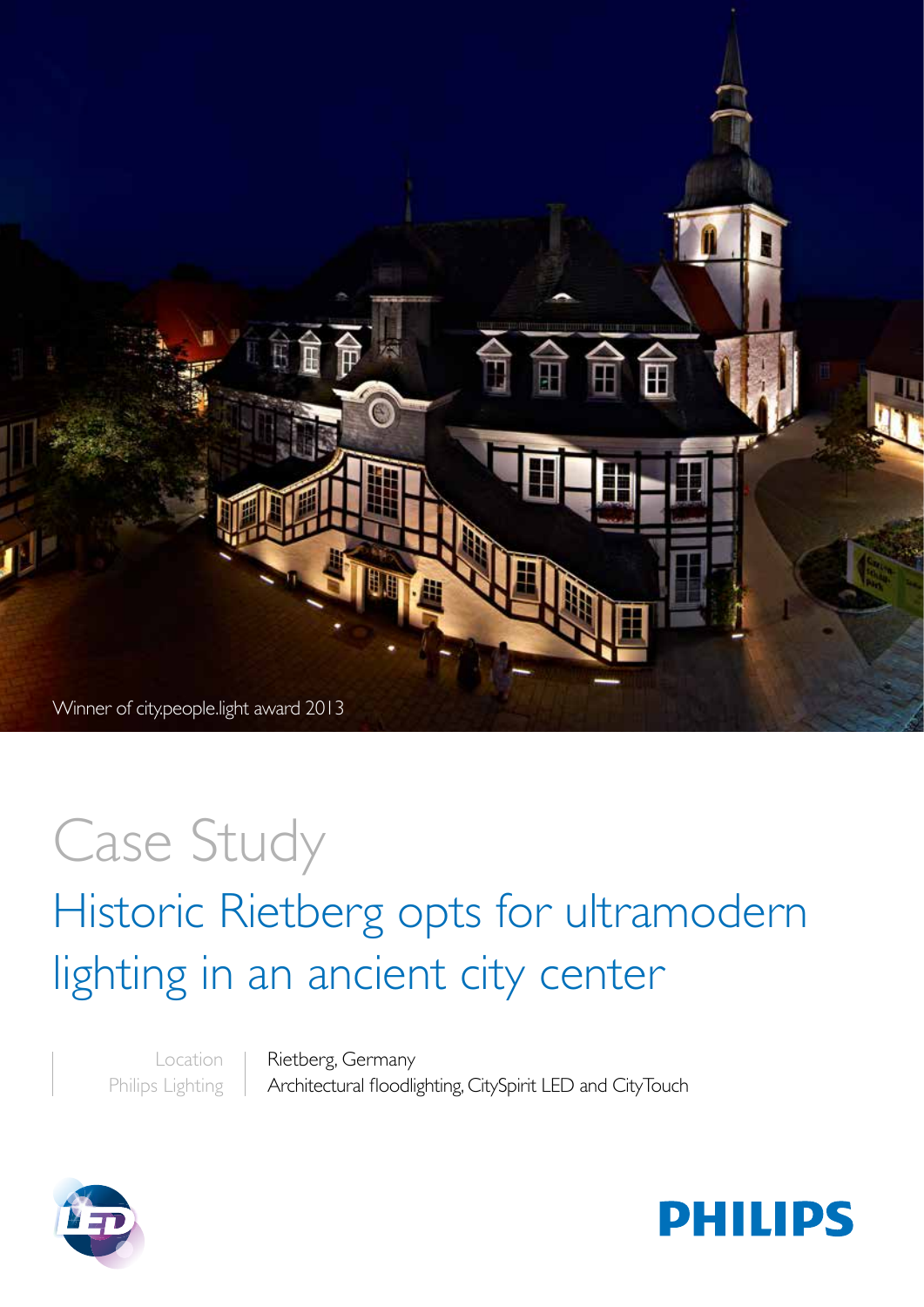

The new lighting concept in Rietberg means another step towards enhancing the quality of life for citizens and visitors in the historic city center. The illumination of prominent properties in the town center helps to create a special ambience in Rietberg.



### **Background**

Rietberg is a medium-sized German city of around 30,300 inhabitants and is made up of seven districts, each with their own individual characters. The city is situated 25km south west of Bielefeld on the upper Ems River, in the north-east of the federal state of North Rhine-Westphalia. The historic center of Rietberg has many half-timbered houses dating from the 16<sup>th</sup> and 17<sup>th</sup> Centuries. Following a successful bid for a grant from the national "Communities in a new light" competition, judged in Frankfurt at Light and Building fair in April 2010, Rietberg completed a scheme for relighting the city center, using nothing but LED's. The scheme covers the entire historic city center, delineated by the Ems River and the course of the river diversion channel.

## The project

In the battle between preserving historic city centers and building out-of-town shopping centers, people are able to choose between the experiences of a stroll round the city or a boring trip to the shops to buy necessities. City centers can secure their futures and attract visitors by sharpening their unmistakable, evolved profile and emphasizing their special characteristics. In this sense the old city center of Rietberg has an image of exceptionally high quality, like few other cities of this size.

The elegant triad of historic streets and squares, precious building facades and the green, surrounding ring of water characterize the city's image. These three elements are now bathed in an inviting, ecologically desirable LED light during the many hours of darkness, particularly between autumn and spring. The area of the LED lighting concept embraces the entire historic city center, as delimited by the Ems River and the course of the so-called diversion channel. This green ring is also the natural boundary of the historic nucleus of the origin of Rietberg. Against this background, the LED changeover concept with Philips LED lighting solutions, for the historic city center is a tailor-made addition to previous urban development measures. The motto was: ultramodern lighting in an ancient city center.

The professional organization of lighting for buildings, main shopping streets and green spaces has significantly upgraded Rietberg's image and atmosphere; it also encourages tourism and promotes the local economy. The lighting scheme is a perfect example of total master planning for a mid-sized city where citizens have been highly involved in the creative process, ensuring that their lives are improved. The regular, inclusive participation of the citizens has been consistently and consciously guaranteed by means of meetings, district discussions and an integrated city marketing process. The participation resulted in special care for impaired people, installing guidance lighting solutions in specially-developed paving blocks, that give guidance and orientation by acoustic, tactile and visual means along certain walkways.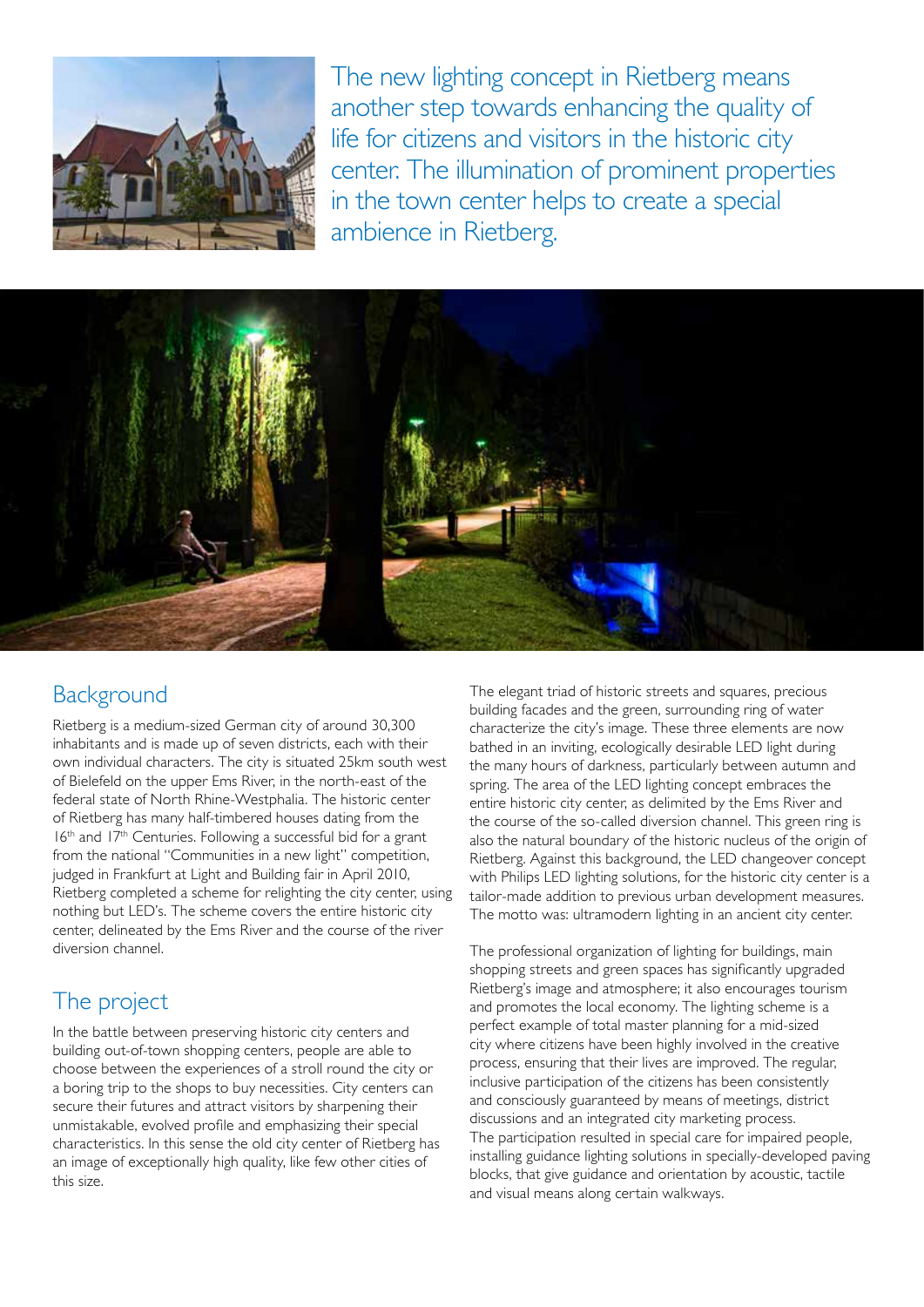# Historic Rietberg opts for ultramodern lighting in an ancient city center.



**The lighting accents complement the materials used in the**  $\mathbf{t}$ typical style of architecture.

> The complete lighting network is controlled and managed by Philips's CityTouch lighting management software. This system enables every luminaire position to be individually monitored

![](_page_2_Picture_4.jpeg)

for serviceability and its light output controlled to the level of lighting needed, saving considerable amounts of energy. **text**  $\mathbf{f}$ 

#### **Benefits**

text text which to shop and linger as well as a place for conversation and  $\frac{1}{2}$ Rietberg enjoys the benefits of both worlds - better lighting to improve the quality of life for citizens and tourists, and green credentials with associated cost savings for the municipality. The new lighting complements a historic city. Rietberg's citizens and visitors now enjoy the benefits of lighting that not only gives guidance and orientation, complies with standards, and provides a greater feeling of security during the hours of darkness, but also makes the city center an even more attractive area in meeting, stimulating the economical growth in Rietberg.

> The energy saving associated with Philips high-efficiency luminaires, plus the ability to control and dim lights at night when there is little traffic by CityTouch, will produce estimated savings of 49.5% of previous energy consumption for the municipality.

 $\text{CO}_2$  emissions will be reduced by 29.3 tonnes  $\text{CO}_2$ /year. Assuming a 3% increase in energy prices and a 1% increase in the cost of maintenance, a total saving in maintenance and energy of €117,476 will be achieved after 10 years.